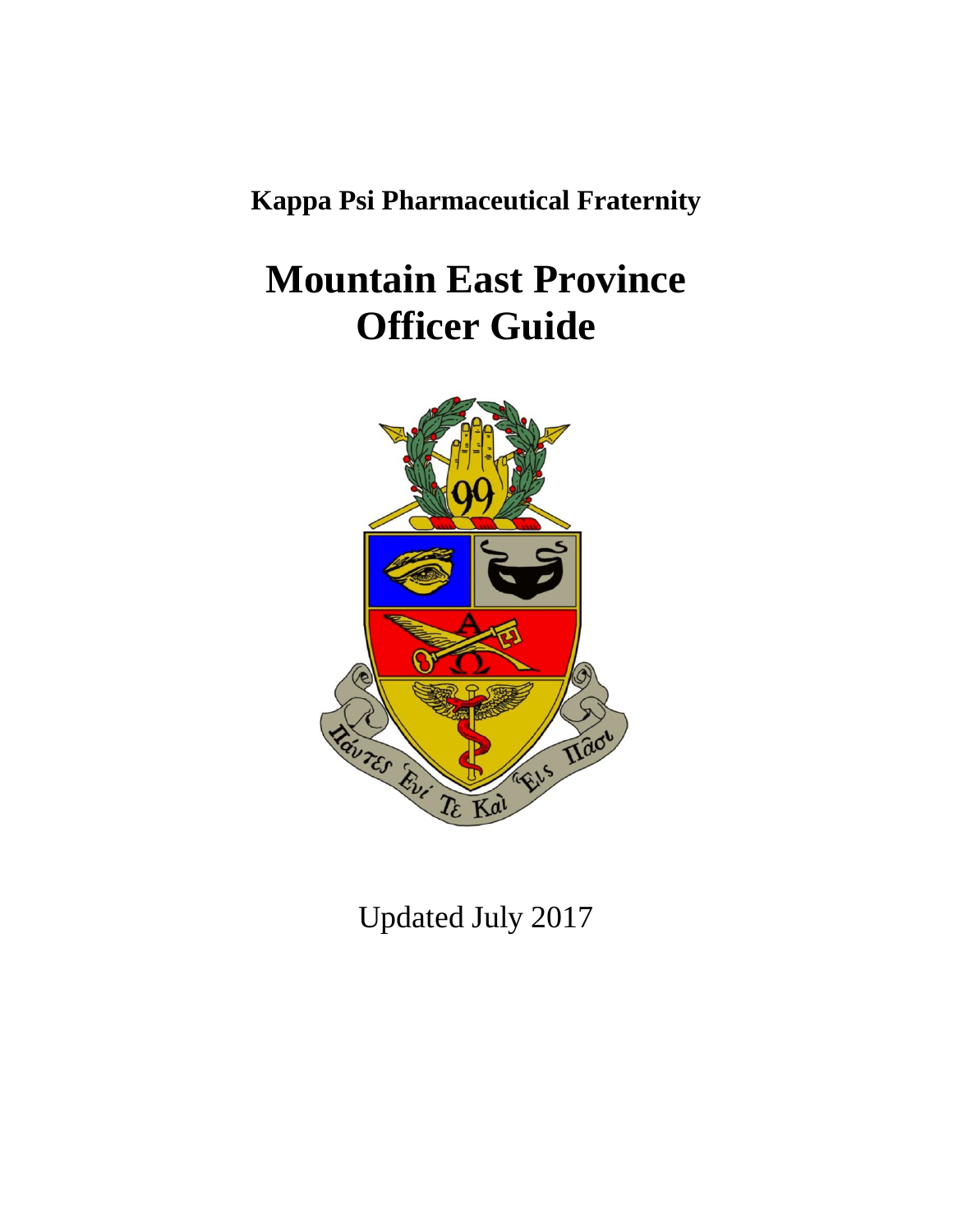### **INTRODUCTION**

This guide is designed to assist Province Officers in outlining their duties for the year. The following information is compiled from the Kappa Psi Constitution and Uniform By-Laws, the Kappa Psi Province Officer Policy, Mountain East Province (MEP) Local Province Ordinances, as well as current officers. In addition to the duties outlined below, all officers shall perform the following duties that include, but are not limited to:

- Attending all province assembly meetings
- Participating in conference calls and meetings with the executive committee
- Traveling to conduct chapter visits
- Preparing and giving workshops as needed
- Answering questions from Brothers and acting as a resource
- Assisting with additional responsibilities that may arise

The current MEP Local Province Ord 6. Sec 1 states:

The Province Officers shall be: Satrap, Vice-Satrap, Secretary, Treasurer, Historian, Chaplain, Parliamentarian and Webmaster. No officer may serve more than 2 consecutive terms holding the same office.

The Uniform Province By-Law XIII Sec. 4 states:

The Province Officers shall administer the affairs of the Province. Their duties shall be those usually attending their respective Office, comparable to the functions of Officers of the Grand Council as indicated in the Constitution and By-Laws of the Fraternity.

The Kappa Psi Province Officer Policy states:

The duties of the Satrap are likened to the duties of the Regent of the Collegiate Chapter and the Graduate Chapter. The duties of the Vice-Satrap, Secretary/Treasurer, Chaplain, Historian and Province Supervisor are likened to the duties of the Vice-Regent, Secretary/Treasurer, Chaplain, Historian and Grand Council Deputy of the Collegiate Chapter.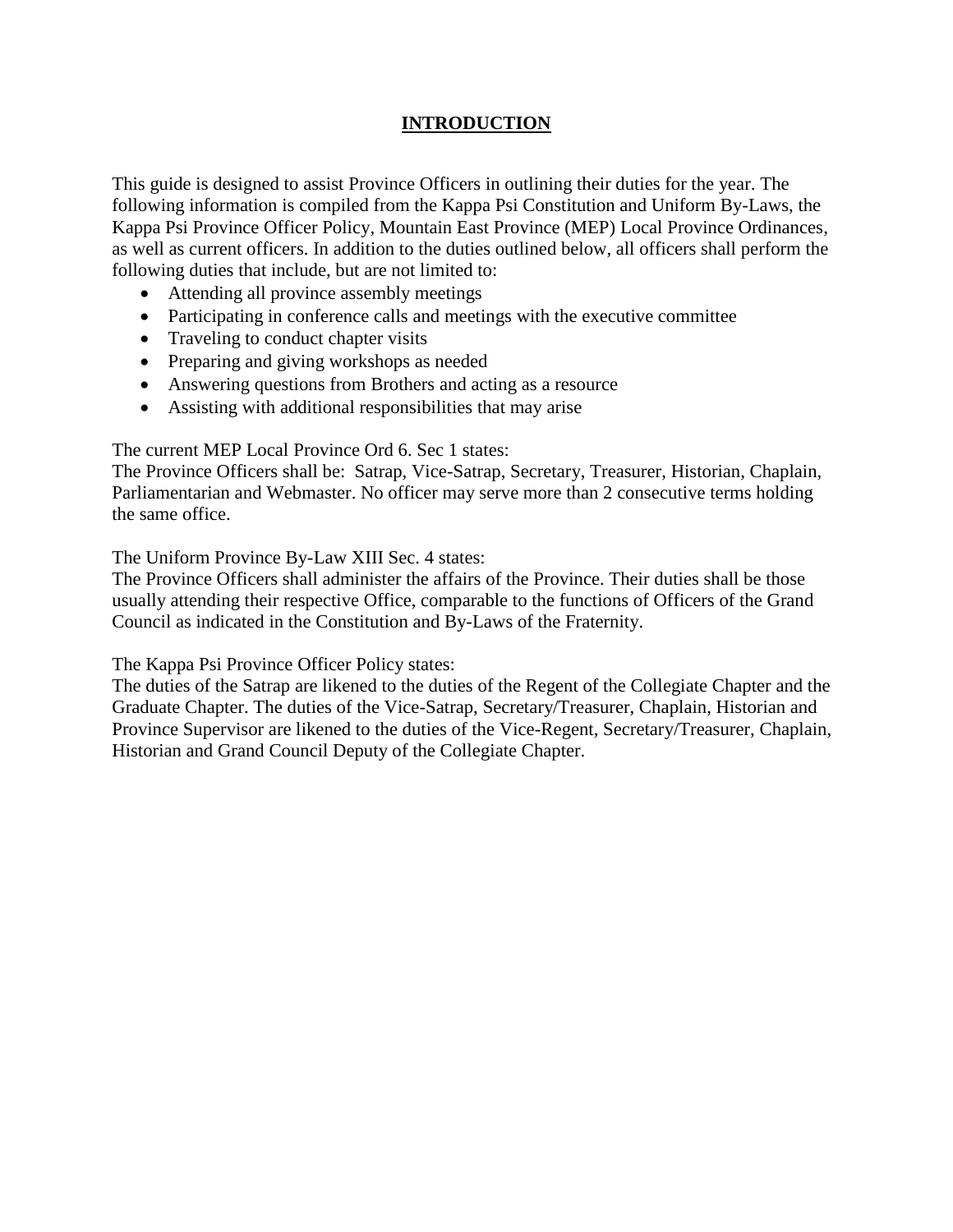### **GUIDANCE FOR PROVINCE OFFICERS**

#### **SATRAP**

The Kappa Psi Constitution and By-Laws, Uniform Province By-Laws, and Mountain East Province Local Ordinances state that the responsibilities for Satrap are as follows:

- $\bullet$  (By-Law X Sec. 5) The Satrap shall preside at the meetings of the Assembly; shall be responsible to and act as the Grand Regent's deputy in all matters of grievance or interpretation of the Law of the Fraternity in the Province; decision of the Satrap may be appealed to the Grand Regent, whose decision in all matters shall be final except as specified in the By-Laws. The Satrap shall perform such other duties as directed by the Grand Regent.
- (MEP Local Ord. 7 Sec. 4**)** The Executive Committee shall consist of the Province Officers; the Satrap shall be Chairman of this Committee.

In addition, the Mountain East Satrap responsibilities may include:

- Appointing committee members and committee chairs
- Printing officer name table tents for province meetings
- Calculating the Man-Mile award for each province meeting
- Coordinating scheduled meetings with the province executive board
- Sending congratulatory letters for the chartering of new chapters
- Maintaining all correspondence of province matters through the [mep.satrap@gmail.com](mailto:mep.satrap@gmail.com) email address
- $\blacksquare$  Setting the agenda for assemblies
- Assist Vice Satrap and Province Planning Committee in planning future province meetings
- Supervise all executive board members to ensure their respective responsibilities are completed in a timely manner
- Set up regents retreat

Some of these duties may be delegated to other officers on the province executive board as needed.

#### **VICE SATRAP**

The Kappa Psi Constitution and By-Laws, Uniform Province By-Laws, and Mountain East Province Local Ordinances state that the responsibilities for Vice Satrap are as follows:

 $\bullet$  (By-Law X Sec. 6) In the event of the inability of the Satrap from any cause whatever to perform the duties of the office, they shall be performed by the Vice Satrap of the Province

In addition, the Mountain East Vice Satrap responsibilities may include:

- Reviewing and updating the Mountain East Province Officer Guide at least annually
- Working in conjunction with the Historian to complete a bi-annual Province newsletter
- Maintaining all correspondence of province matters through the [mep.vicesatrap@gmail.com](mailto:mep.vicesatrap@gmail.com) email address
- Polling province members to determine workshop content at assembly meetings
- Coordinating chapter visits with chapter executive boards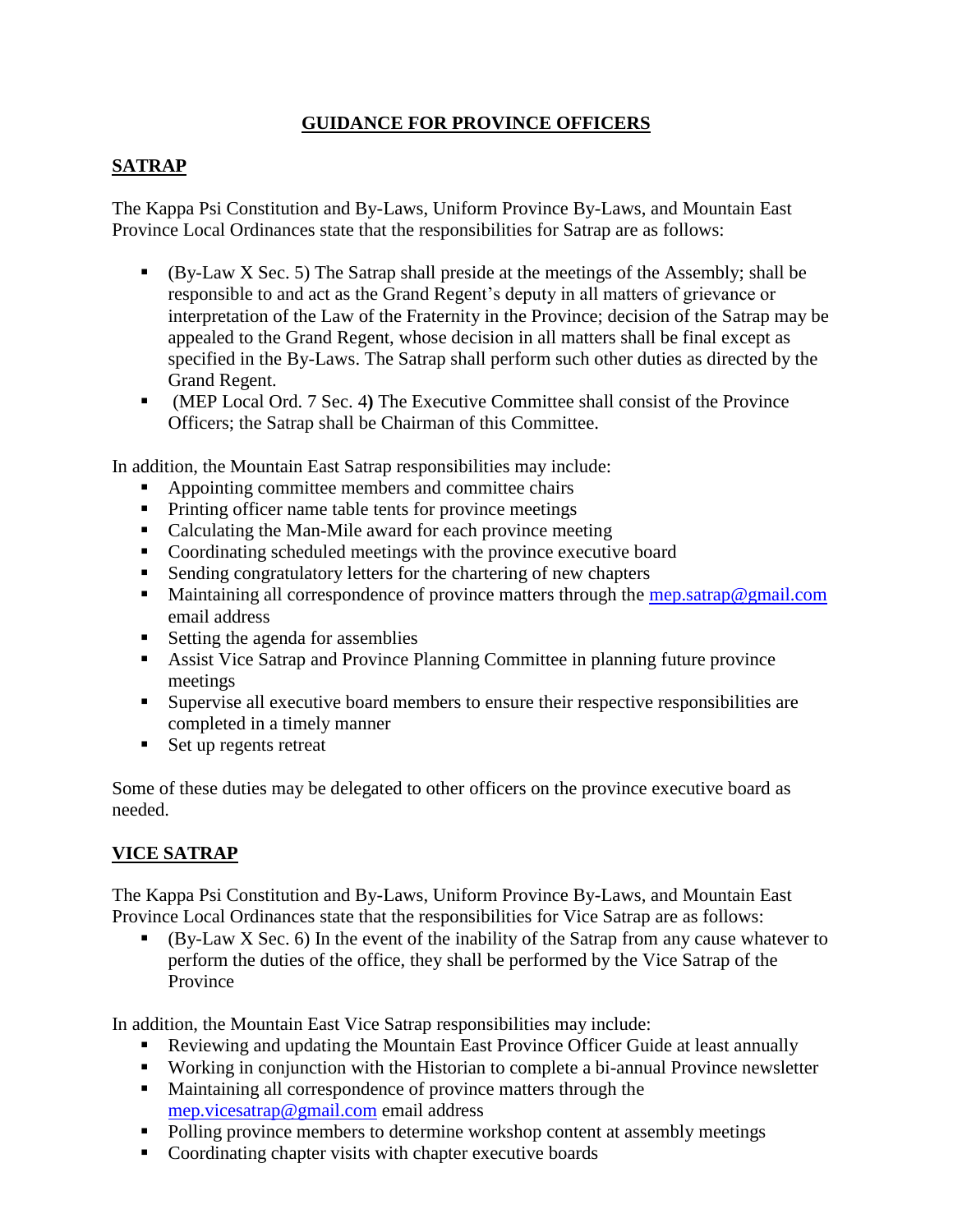- Coordinating workshops at assembly meetings
- Helping province planning committees as needed
- Chairing a province committee
- Oversee scholarship activity which may include Mr. & Ms. MEP Scholarship or MEPs Got Talent!
- $\blacksquare$  Set up MEP week
- Assist in scholarship money collection in order to offer the goal of \$1000 per year in scholarships
- Assist all executive board members in completing their duties

## **SECRETARY**

The Kappa Psi Constitution and By-Laws, Uniform Province By-Laws, and Mountain East Province Local Ordinances state that the responsibilities for Secretary are as follows:

- (Uniform Province By-Law IV Sec. 2) The secretary shall notify the Chapters of the time and place of the Province Assembly and Interim Meeting at least two (2) months prior to the date of the meeting(s). The Secretary shall notify each Chapter of the agenda for the Assembly or Interim Meeting at least ten (10) days prior to the meeting(s).
- (Uniform Province By-Law IV Sec 4.) The Chapter Secretary should notify the Province Secretary, at least thirty (30) days prior to the Assembly, of the names of the Chapter's Delegates. Any changes are to be reported to the Province Secretary at the opening of the Province Assembly

In addition, the Mountain East Secretary responsibilities may include:

- Maintaining an updated list of contact information (name, officer position, and email address) of current officers for each chapter in the province
- Keeping meeting minutes for executive board meetings, province assembly meetings, and workshops (or designating another officer to take minutes as needed)
- Maintaining all correspondence of province matters through the [mep.secretary@gmail.com](mailto:mep.secretary@gmail.com) email address
- Contacting each chapter in the province for contact information and delegate forms
- **Maintaining updated chapter rosters for the province**

# **TREASURER**

The Kappa Psi Constitution and By-Laws, Uniform Province By-Laws, and Mountain East Province Local Ordinances have not explicitly outlined the responsibilities for Treasurer. However, duties of the Chapter Treasurer may be similar and are reported in Uniform Collegiate Chapter By-Law VI Sec. 5:

 The Treasurer shall receive all monies due to the Chapter and/or the Grand Council, and disburse all monies necessary to satisfy the obligations of the Chapter; keep an accurate record, following sound accounting practices, of all receipts and disbursements; promptly collect all dues, initiation fees, special assessments, and any other monies due to the Chapter; transmit all fees due to the Grand Council, on time, to The Central Office as provided for in the Constitution and By-Laws of the Fraternity; report the financial condition of the Chapter at each meeting, including the names of all members in arrears and the dollar amounts thereof; and upon completion or removal from the term of office, transfer to either the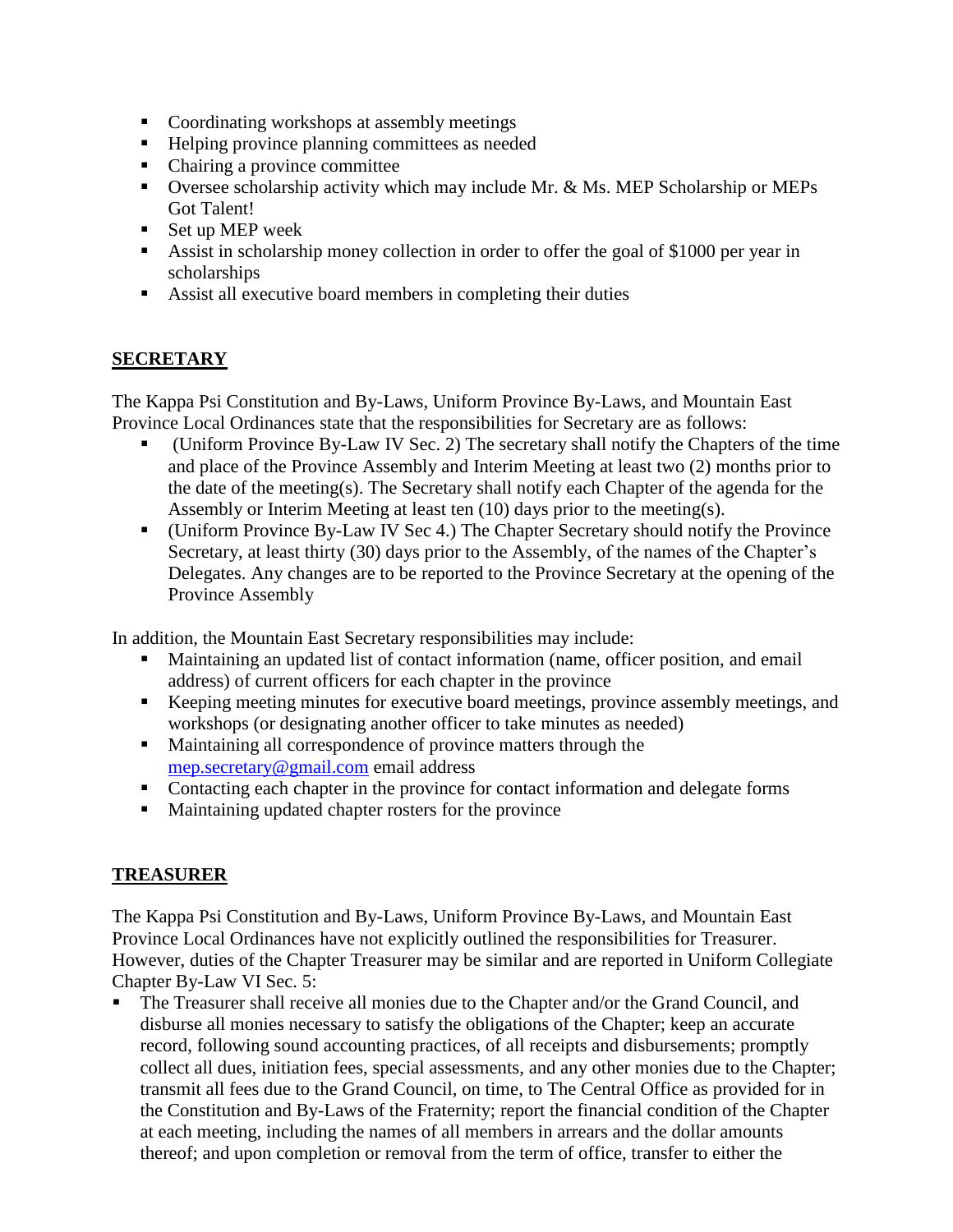successor or a committee appointed to audit, all books, records, monies, and property belonging to or in the custody of the Chapter.

In addition, the Mountain East Treasurer responsibilities may include:

- Receiving province dues
- Updating the province financial book and recording all transactions
- $\blacksquare$  Filing taxes for the province
- Completing reimbursement when needed (e.g., to collegiate officers and grand officers for province)
- Assisting other chapters with financial issues as needed (e.g., filing taxes)
- Carrying out any other financial decisions made collectively by province officers
- **Maintaining all correspondence of province matters through the** [mep.treasurer@gmail.com](mailto:mep.treasurer@gmail.com) email address
- **Maintaining province bank account at PNC Bank**
- Paying province expenses as needed

# **CHAPLAIN**

The Kappa Psi Constitution and By-Laws, Uniform Province By-Laws, and Mountain East Province Local Ordinances have not explicitly outlined the responsibilities for Chaplain. However, duties of the Grand Ritualist may be similar and are reported in By-Law VII Sec. 11:

• The Grand Ritualist shall direct the ritualistic work of the Order; present, for action by the Grand Council, revisions of all or any part thereof, edit any reprints and/or revisions thereof of the Ritual of the Fraternity and supervise its usage, understanding, and instruction for the Chapters and Provinces.

Additional similar duties are reported in the Collegiate Uniform By-Law VII Sec. 8:

The Chaplain shall supervise the instruction and work of the Ritual; conduct all appropriate services designated by the Chapter or Regent; and be the Chapter's official representative to assist the Grand Ritualist in the performance of official Ritualist duties.

Current MEP Chaplain responsibilities may include:

- Chairing the Philanthropy Committee and coordinating execution of the philanthropy project at each province meeting
- Carrying out duties outlined in the Chaplain Training Manual
- Maintaining all correspondence of province matters through the [mep.chaplain@gmail.com](mailto:mep.chaplain@gmail.com) email address
- **•** Distributing the Chaplain Training Manual amongst chapter chaplains
- Following the province ritual checklist
- **Performing an invocation and reciting the Vow of Allegiance at assembly meetings**

## **HISTORIAN**

The Kappa Psi Constitution and By-Laws, Uniform Province By-Laws, and Mountain East Province Local Ordinances have not explicitly outlined the responsibilities for Historian. However, duties of the Grand Historian may be similar and are reported in Uniform By-Laws VII Sec. 10: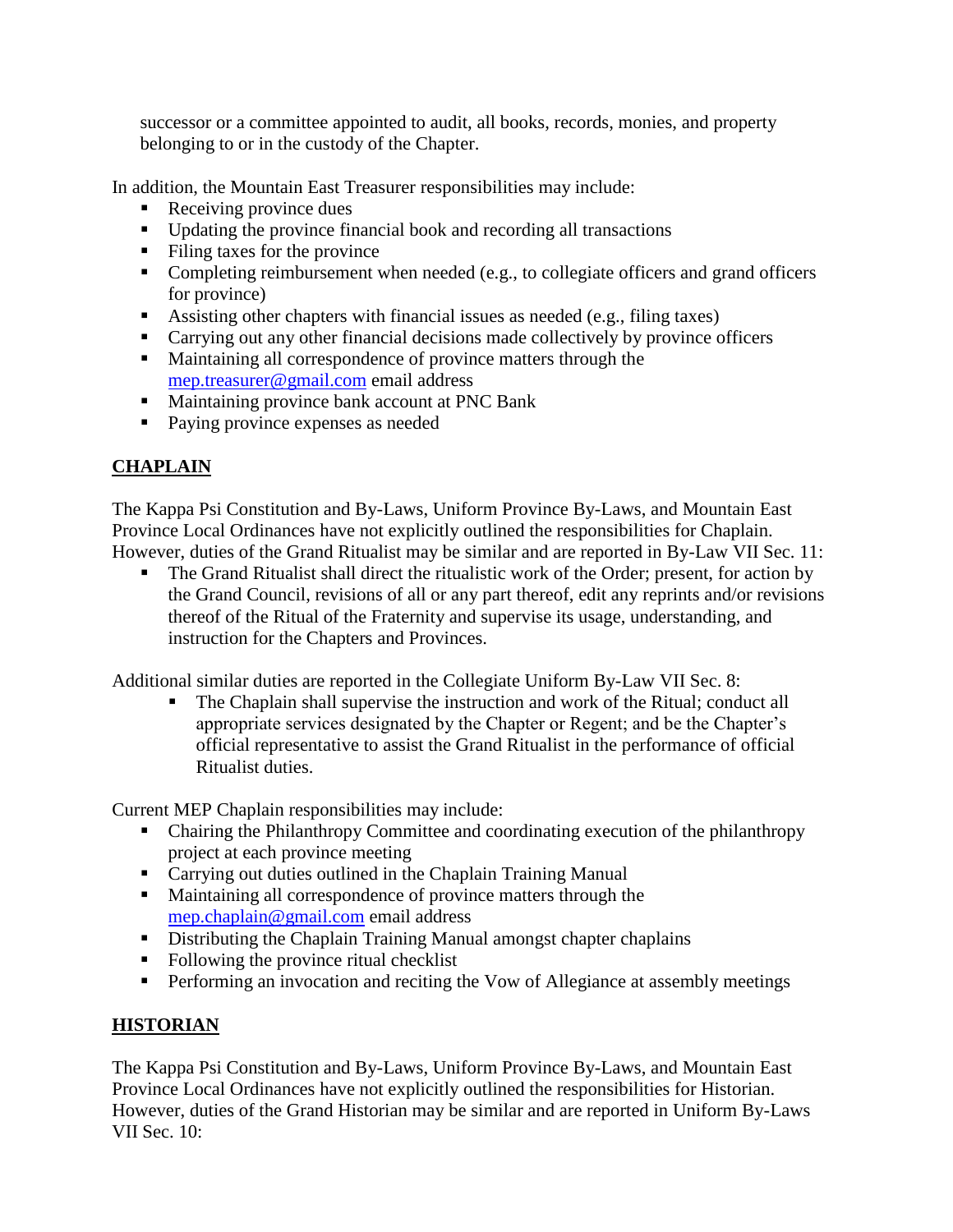The Grand Historian shall record all important events of significance to the Fraternity; be responsible for the preparation and publication, from time to time, through The Central Office, of such data and proceedings of the history of the Fraternity as shall be of value as a matter of record and future interest.

Current MEP Historian responsibilities may include:

- Documenting and presenting photographs or videos from each province meeting at the Saturday evening banquet
- Collaborating with the Satrap and the Newsletter Committee on the MEP Province Newsletter on a bi-annual basis
- Informing the province of pertinent deadlines (e.g., MASK submissions, chapter reports)
	- o MASK submission reminders: one month, one week and day before deadlines via email AND the Facebook group
- **Maintaining all correspondence of province matters through the** [mep.historian@gmail.com](mailto:mep.historian@gmail.com) email address
- **Maintaining the MEP Instagram and Twitter accounts**

# **PARLIAMENTARIAN**

The Kappa Psi Constitution and By-Laws, Uniform Province By-Laws, and Mountain East Province Local Ordinances have not explicitly outlined the responsibilities for Parliamentarian. However, duties of the Grand Counselor may be similar and are reported in By-Law VII Sec. 9:

 Upon request, tender official opinions concerning interpretation of the Constitution and By-Laws of the Fraternity, Uniform Province By-Laws, Uniform Collegiate and Graduate Chapter By-Laws, Local Province Ordinances, Local Collegiate and Graduate Chapter Ordinances, and any other rules, regulations, and/or enactments; examine all Local Province and Chapter Ordinances following their adoption to assure their consistency with superior enactments of the Fraternity; be consulted by the Chapters and Provinces in all legal matters

Additional similar duties are reported in the Collegiate Uniform By-Law VII Sec. 9:

 The Sergeant-at-arms shall, at the direction of the Regent, enforce the Constitution and By-Laws of the Fraternity, the By-Laws and Ordinances of the Chapter, and the commands of the Chapter; preserve order; and perform all such duties as custom attaches to the office

Current MEP Parliamentarian responsibilities may include:

- Receiving and compiling all legislative proposals for MEP and forwarding copies of the most updated legislative changes to the MEP Executive board
- Ensuring that parliamentary conduct at all meetings is closely adhered to and governed by the current edition of *Robert's Rules of Order – Newly Revised*
- Maintaining all correspondence of province matters through the [mep.parliamentarian@gmail.com](mailto:mep.parliamentarian@gmail.com) email address
- Chairing the Legislative Committee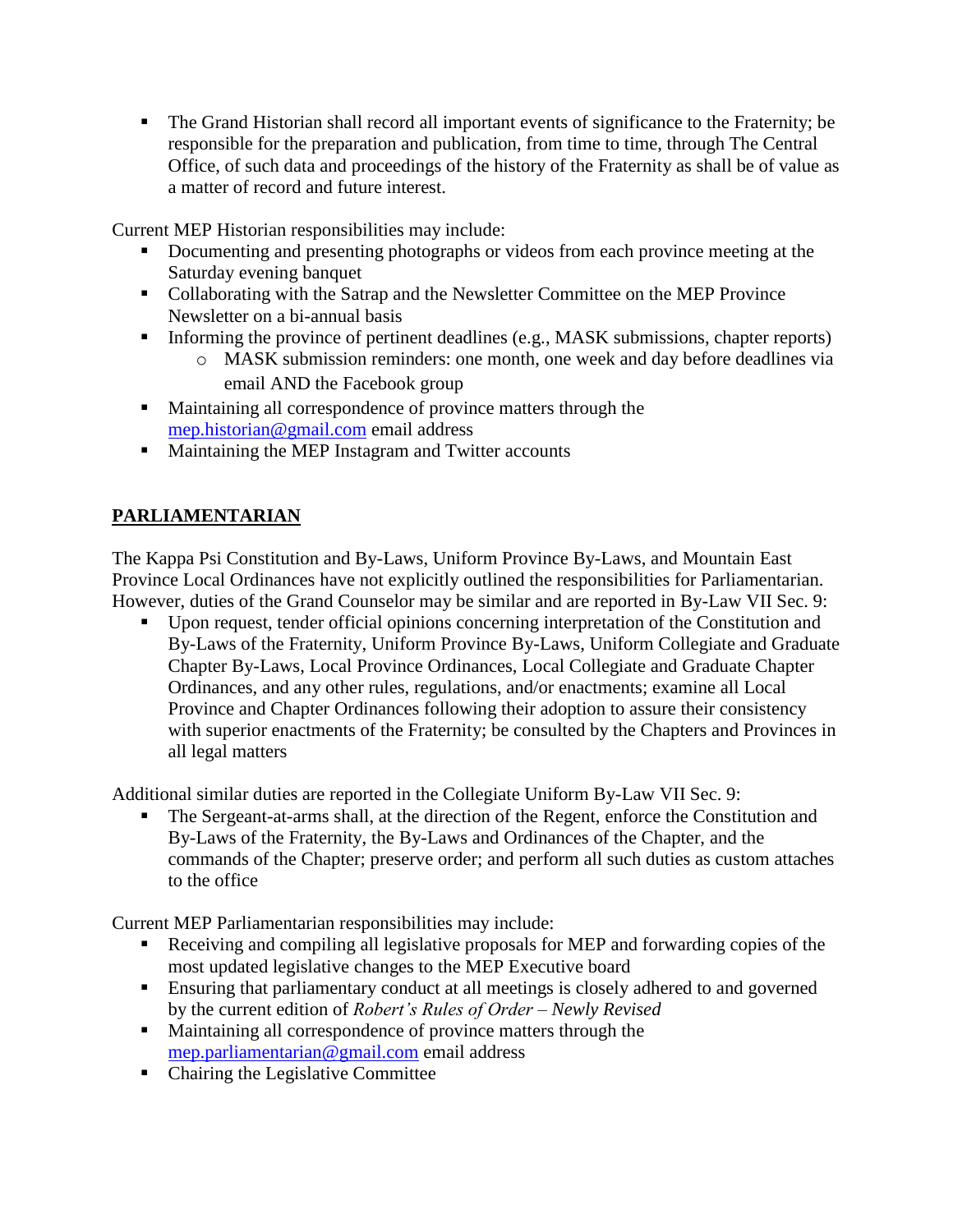#### **WEBMASTER**

The Kappa Psi Constitution and By-Laws, Uniform Province By-Laws, and Mountain East Province Local Ordinances have not explicitly outlined the responsibilities for Webmaster.

Current MEP Webmaster responsibilities may include:

- Continuously updating the website with information that includes, but is not limited to, the following:
	- o Upcoming events
	- o Province assemblies
	- o GCC
	- o Chapter officer lists
	- o Documents
	- o Officer/chapter reports
	- o History
- Working in conjunction with the Province Secretary to update the province calendar of events
- **Maintaining all correspondence of province matters through the** [mep.webmaster1@gmail.com](mailto:mep.webmaster1@gmail.com) email address
- Renewing the MEP Website Domain (BlueHost) in December and Web Host (BlueHost) in January
- Gathering video correspondences for a new chapter chartering
- Administrating Facebook and Google Group pages
- Regularly updating the website every month
- **Maintaining Twitter and Instagram account with MEP Historian**
- Maintaining Remind Mobile Application for assembly communication

## **IMMEDIATE PAST SATRAP**

The Kappa Psi Constitution and By-Laws, Uniform Province By-Laws, and Mountain East Province Local Ordinances have not explicitly outlined the responsibilities for Immediate Past Satrap.

Current MEP Immediate Past Satrap responsibilities may include:

- Maintaining all correspondence of province matters through the email address [mep.pastsatrap@gmail.com](mailto:mep.pastsatrap@gmail.com)
- Forming the new advisory committee, which consists of each past satrap including the immediate past

## **DELEGATE AND ALTERNATE DELEGATE TO THE GRAND COUNCIL CONVENTION**

(MEP Province Local Ord. 8 Sec 1) Elections for the Grand Council Convention Delegate and Alternate Delegate will be conducted at the Assembly just prior to the Grand Council Convention. The Delegate and Alternate Delegate's term will expire at the end of the Assembly following the Grand Council Convention.